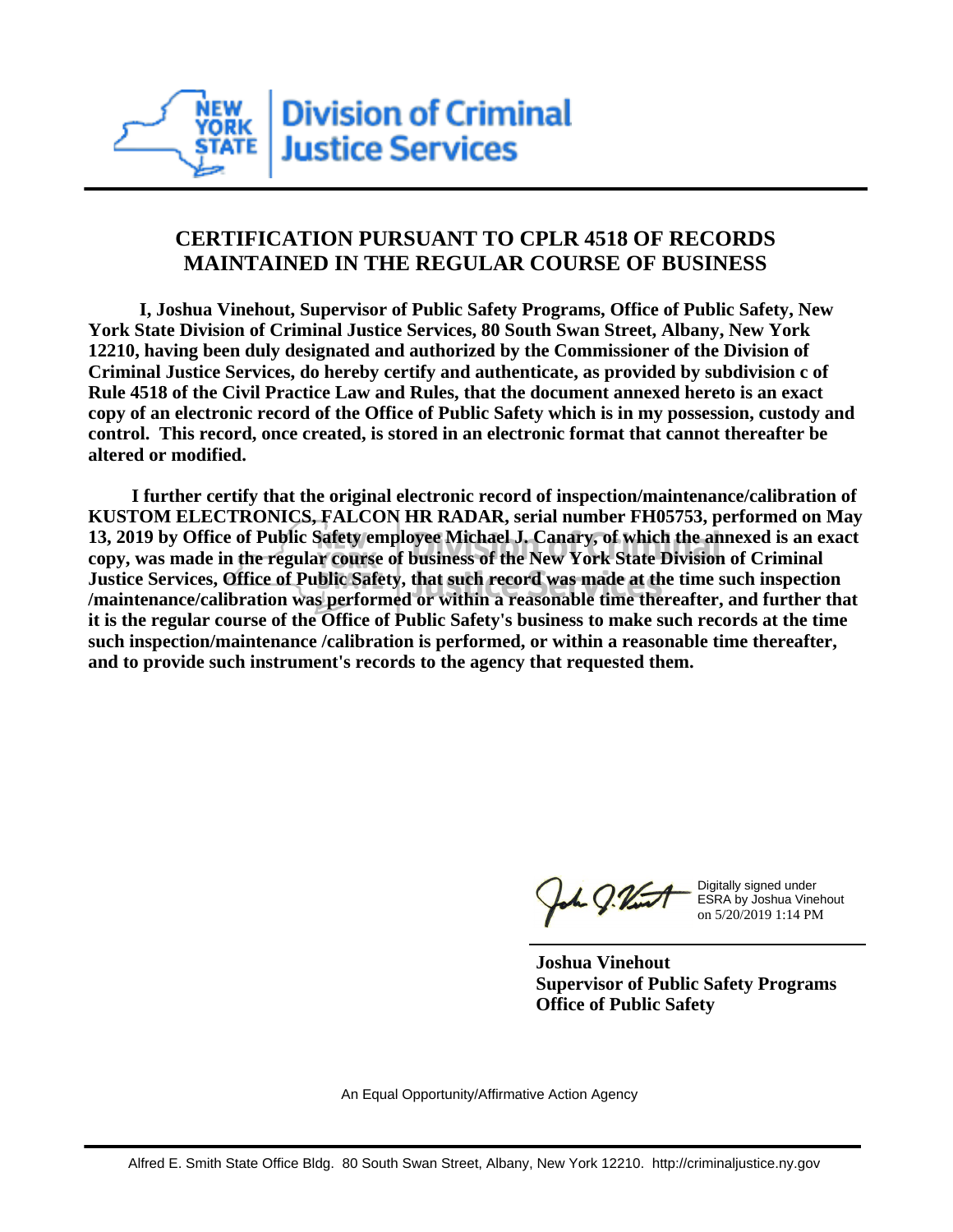## **RADAR RECORD OF INSPECTION / MAINTENANCE / CALIBRATION**

## **Name of Submitting Agency: Stony Point Town Police Department Manufacturer: KUSTOM ELECTRONICS Model: FALCON HR Date: May 13, 2019 Serial Number: FH05753**

 **I hereby certify that KUSTOM ELECTRONICS RADAR, model FALCON HR, serial number FH05753/ / N/A / / N/A, has been calibrated using standards whose accuracies are established by the National Bureau of Standards, or have been derived by the ratio type of self calibration techniques. Calibration has been effected by controlled tests performed on the date indicated above.**

| <b>Test No</b> | <b>Internal Standard</b>                   | <b>Test Result</b> |
|----------------|--------------------------------------------|--------------------|
|                | <b>PAS MPH</b>                             | <b>PAS MPH</b>     |
| <b>Test No</b> | <b>Certification Standard (Stationary)</b> | <b>Test Result</b> |
|                | 65 MPH                                     | 65 MPH             |
|                | 35 MPH<br><b>YORK</b>                      | <b>35 MPH</b>      |
| <b>Test No</b> | <b>Certification Standard (Moving)</b>     | <b>Test Result</b> |
|                | N/A MPH                                    | N/A MPH            |
|                | N/A MPH                                    |                    |

**Turning Fork Certification / Date of Certification: May 13, 2019**

| <b>Serial Number</b> | <b>Frequency</b> | <b>Test Result</b> |
|----------------------|------------------|--------------------|
|                      |                  | 65 MPH             |

**The above stated tuning fork has been tested and found to oscillate at 4724 Hertz. It will cause a calibration signal of 65 MPH when used with a Doppler traffic radar operating at 24,150 Mhz.**

| <b>Serial Number</b> | Frequency | <b>Test Result</b> |
|----------------------|-----------|--------------------|
| 52716                | 2544 H7   | 35 MPH             |

**The above stated tuning fork has been tested and found to oscillate at 2544 Hertz. It will cause a calibration signal of 35 MPH when used with a Doppler traffic radar operating at 24,150 Mhz.**

 **I further certify that the entries made in these records were made at the time that the inspection /maintenance/calibration of the above identified RADAR was performed, or within a reasonable time thereafter.**

 *page 1 of 2* 

Digitally signed under ESRA by Michael J. Canary on 5/13/2019 12:40 PM

**Michael J. Canary Highway Safety Equipment Technician Office of Public Safety**

**\_\_\_\_\_\_\_\_\_\_\_\_\_\_\_\_\_\_\_\_\_\_\_\_\_\_\_\_\_\_\_\_\_\_\_\_\_**